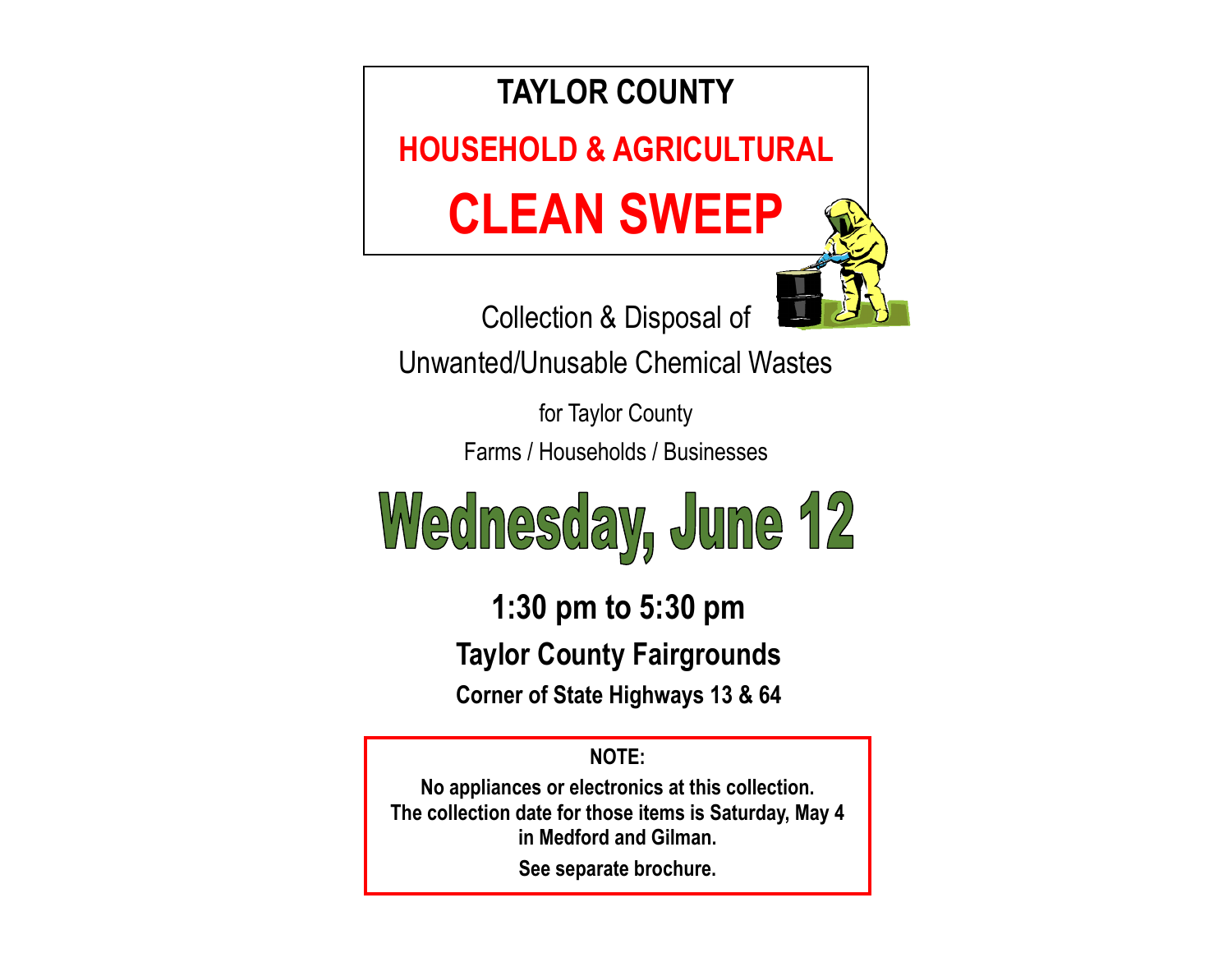# **ACCEPTABLE ITEMS**

### **Include but not limited to:**

Herbicides Pesticides Cleaners Solvents Anti-freeze Varnish/Stain Fertilizer Weed Killer



Paint Thinner & Stripper Mercury Waste/Thermometers

Driveway Sealer

Aerosol Cans (empty cans go in garbage)

Batteries: Rechargeable, Pacs, Hearing Aid, Cell Phone, Button

\*Oil Filters (first 10 FREE) Households/Farms only

\*Fluorescent/CFL Tubes (first 50 FREE) Households/Farms only Oil-Based Paints ONLY (no latex – can be disposed of by drying out & placing in garbage)

#### **\*THIS IS A FREE DISPOSAL OF CHEMICALS EXCEPT THOSE AS NOTED**

# **Who Can Participate?**

Any Taylor County landowner, farmer or household member who has unwanted household or agricultural chemical wastes is eligible to participate for FREE. Businesses will be charged a minimal fee. All businesses must Pre-register.

# **Is Pre-registration required?**

Pre-registration is necessary for agricultural chemicals over 200 lbs. This is to prepare personnel for the expected chemicals and schedule a time for bringing them to the site. It also helps identify any "UNKNOWN" chemicals. PLEASE report all UNKNOWNS.

### **Pre-register by May 30 Taylor County Zoning Dept. at 715-748-1485**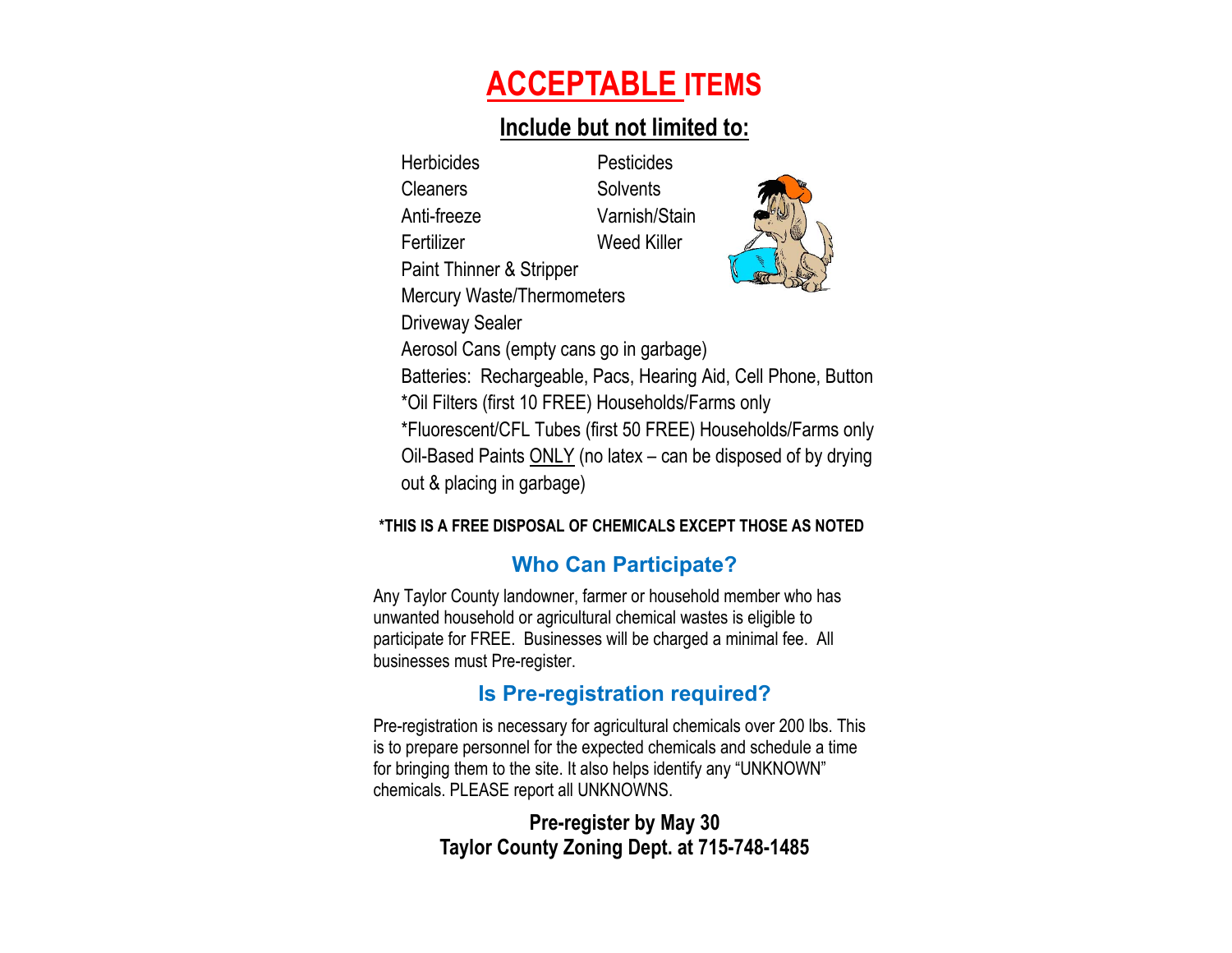# **UNACCEPTABLE ITEMS**



\*Latex Paint \*Radioactive Materials

\*Compressed Gas Cylinders \*Alkaline Batteries

\*Explosives \*Ammunition \*Incandescent Bulbs

\*Freon 11&12 \*Waste Oil \*Recyclables

\*Vehicle Batteries \*Appliances \*Electronics

\*Biological Infectious or Medical Wastes

\*Any broken bulbs

# **Guidelines**

1. **DO NOT** mix chemicals together.

2. Pre-registration of agricultural chemicals and businesses is necessary by **May 30.**

3. Chemicals must be left in their original containers for identification.

4. If original container is damaged, place container and contents in a cardboard box lined with a plastic bag and cat litter.

5. Households or farms are free; businesses are charged a nominal fee.

6. Refer to the drop-off and unacceptable lists to determine if Clean Sweep can accept your chemicals.

*PLEASE CONTACT THE TAYLOR COUNTY ZONING OFFICE FOR MORE INFORMATION* 

*715‐748‐1485*